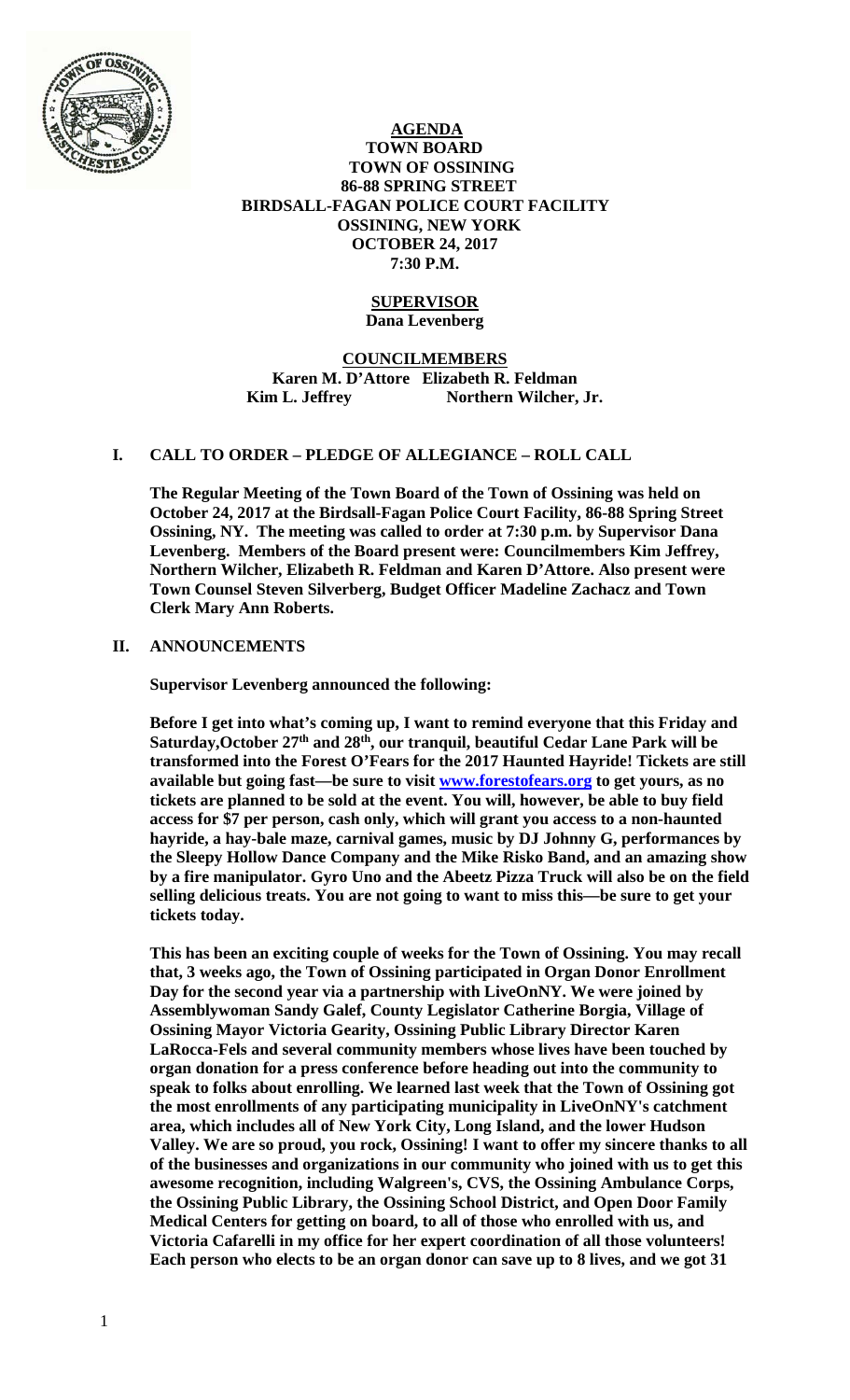**enrollments this time around-- that is nearly 250 lives that can potentially be saved thanks to Team Ossining. Congratulations to all!**

**On Friday, we learned that the Town is one of 51 out of 127 communities that applied in NYS to receive an Urban Forestry Grant to conduct a tree inventory of trees in our commercial district. Kudos, again, to our resident grant writer Victoria Cafarelli and those organizations who helped us (our EAC and Green Ossining), along with Town resident Donna Sharrett and our Parks Foreman, Mario Velardo, who helped us to find a certified arborist.** 

**Also last Friday, I was joined by Superintendent of Highways Michael G. O'Connor, Town/Village Engineer Paul Fraioli and Green Ossining Chair Suzie Ross down in Scarsdale, where we had the opportunity to visit the Scarsdale Food Scrap Recycling program. You may recall that at the Town of Ossining's October 3rd Town Hall Meeting, we were joined by Michelle Sterling and Ron Schulhof, the folks who organized this program down county, and discussed what a similar roll out may look like in Ossining. As the Board discussed that we would like our Sanitation contract bidders to quote on this service as an option for 2018, we asked Michelle and Ron to make sure we got the language just right. They got back to us with some feedback on our Refuse and Recycling RFP this evening, which we will incorporate before releasing the document later this week. We are so grateful for them sharing their expertise to help us out.** 

**I also have some great news from our Receiver of Taxes, who wanted to share some information about the recent property sales that we completed this month. (Holly's note) "On September 27, 2017, the Town closed on the sale of 27 Secor Rd. The highest bidder, Pedro Silva (27 Secor Corp.) paid \$165,000 for the property. Proceeds were used to pay off total outstanding Village, Town and School taxes of \$81,852.58 and related expenses.** 

**On October 18, 2017, the Town closed on the sale of 15 Meadowbrook Drive. The highest bidder, Luis Arevalo and Blanca Nambel paid \$300,100.50 for the property. Proceeds were used to pay off total outstanding Village, Town and School taxes of \$40,688.05 and a water bill of \$293.75 as well as related expenses.** 

**We are delighted to have these properties back on the tax rolls and to know that the properties were sold to purchasers with good intentions of maintaining the properties."** 

**On Thursday, October 26th at 7PM I will be joining other candidates for elected office at the Ossining Public Library for a Candidates' Forum, hosted by the Ossining Chamber of Commerce. I am looking forward to discussing the great strides we've made for the Town over the past two years and I hope you will join us. Candidates for the Village Board of Trustees and for the District 9 County Legislator seat will also be speaking at the forum. If you have questions that you would like me, or any of the other candidates, there may still be time to submit your questions-- email them to John@ossiningchamber.org with "Question for Candidate's Forum" as the subject line ASAP.** 

**On Saturday, October 28th, bring your costumed kids and pets to the Ossining Elks Lodge to celebrate HOWLoween. Everyone will gather at 11AM before parading up the hill to the Mike Risko Music School, where there will be entertainment, treats and activities for all.** 

**Still looking for plans on Halloween proper? Look no further-- the Ossining Police Department and Ossining Recreation & Parks will host their 2nd Annual Halloween Spooktacular! All are welcome between 6PM and 8PM to join the party on Main Street to get in on the "Trunk or Treat." You can dance to some great music, strut your stuff in the costume parade, and, oh yeah, grab a few handfuls of candy! We encourage everyone to check out this safe, family-friendly Halloween event on Tuesday the 31st.**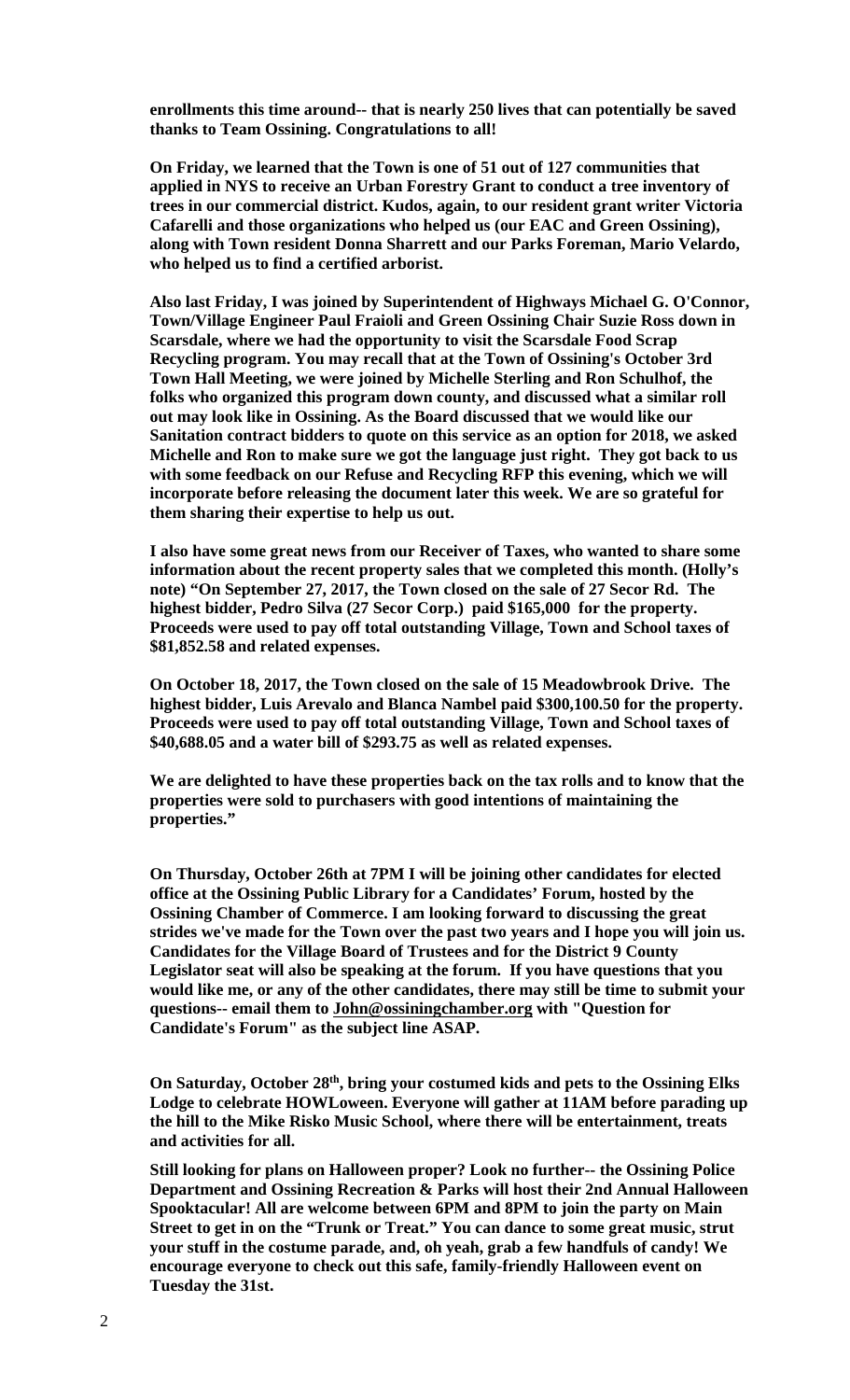Finally, please remember that on Thursday, November 2<sup>nd</sup>, we, along with the Town **of New Castle and the Village of Ossining, will be leading the second group of public forums for the MOGO, or Millwood Ossining Go! Bike lane and Open Space Corridor project. We hosted two sessions earlier this month at Club Fit Briarcliff, but the upcoming sessions will take place at 1PM and 7PM at the Ossining Public Library—you can drop in at either time to take a look at the proposed routes and**  weigh in with your opinion. That date again is November 2<sup>nd</sup>. Please come and hear **about the project, and give us your feedback on how the proposed routes address your needs or how we can do better. We want to hear from you! RSVP on MOGO page on the Town of Ossining website (go to the Millwood-Ossining Go! Page under "Projects"). If you're not able to attend, you can check out the MOGO survey, also on that page, and share your thoughts with us.** 

**On Saturday, November 4<sup>th</sup>, Green Ossining will be holding another Repair Café at the Joseph G. Caputo Community Center between 11AM and 3PM. Do you have some clothes that need patching or a new button? How about a plant that has seen better days? Or a favorite piece of costume jewelry that could use some expert repair? Green Ossining's team of experts is here to help. Visit www.greenossining.org for more information. No gas powered items, please.** 

Finally, I want to remind everyone that on Tuesday, November 14<sup>th</sup>, the Town **Board will be holding a Town Hall Meeting at the Ossining Public Library beginning at 7PM. After a short Special Meeting, we will be joined by Mr. Gerald Benjamin, the Associate Vice President for Regional Engagement at SUNY New Paltz, who also conducted a study about the impact of enacting Homestead in the City of Kingston. John Wolham from the New York State Office of Real Property Tax Services will also be with us. I hope you will mark your calendar for this informative meeting coming up.**

**Councilmember Jeffrey announced that October 26, 2017 Senator Carlucci will host a "Student Advisory Board Meeting" at the Ossining Public Library from 4:30 p.m. to 5:45 p.m. which is open to Grades 8 – 12.** 

**Town Clerk Roberts reminded the public to go out and vote on Tuesday, November 7, 2017.** 

## **III. LIAISON REPORTS**

**Councilmember Feldman announced that the Ossining Boat & Canoe Club has ended another successful boating season. All of the boats are out of the water as well as the docks, etc. The Byington will be celebrated the Shattemuc Yacht Club on**  November 6<sup>th</sup>.

#### **IV. DEPARTMENTAL REPORTS**

#### **V. PUBLIC COMMENT ON AGENDA ITEMS**

#### **VI. BOARD RESOLUTIONS**

#### **A.Approval of Minutes-Regular Meeting**

**Councilmember Jeffrey moved and it was seconded by Councilmember Wilcher that the following be approved:** 

**Resolved, that the Town Board of the Town of Ossining hereby approves the October 10, 2017, Minutes of the Regular Meeting as presented.** 

 **Motion Carried: Unanimously**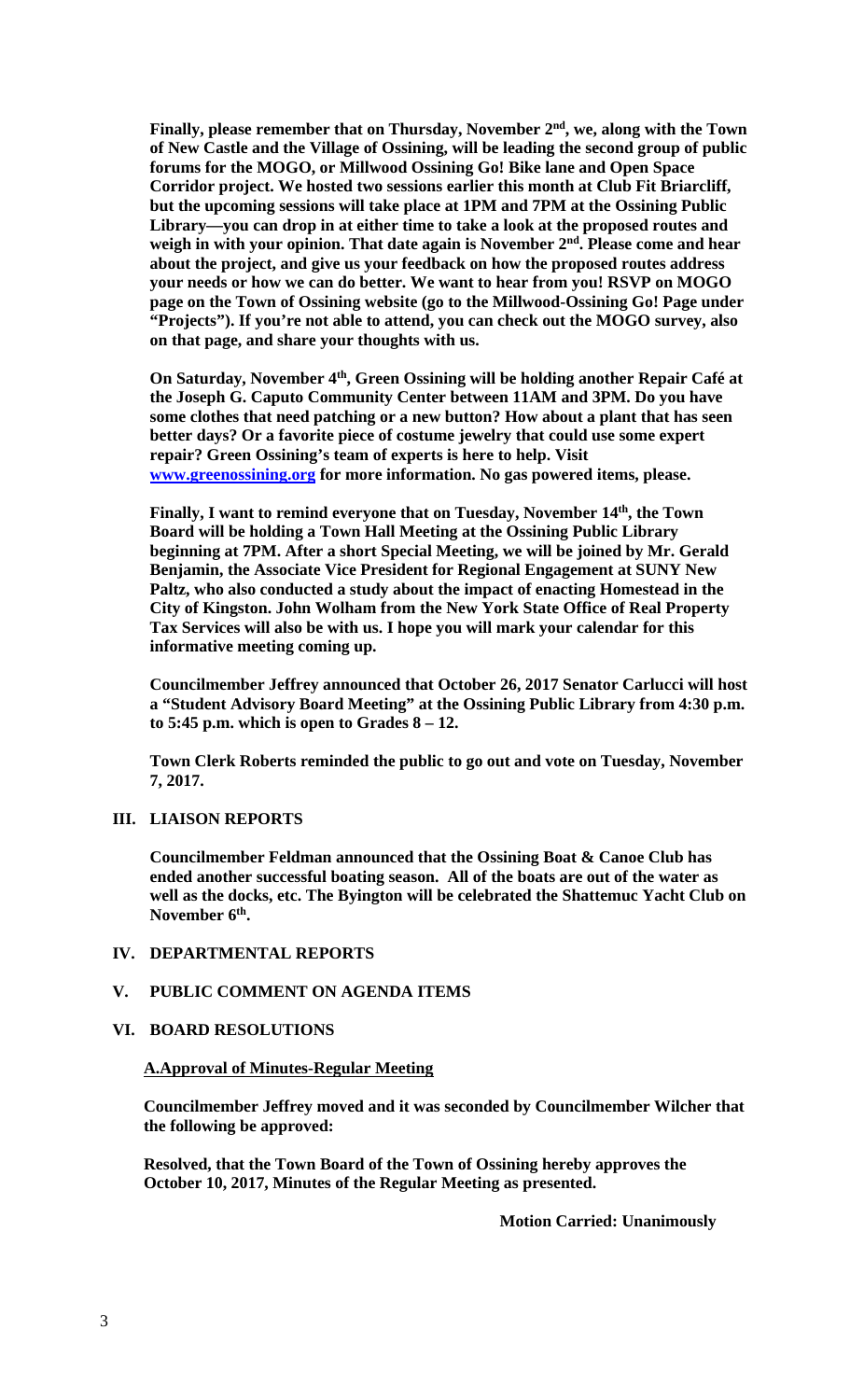# **B.Approval of Minutes-Special Meeting**

**Councilmember Jeffrey moved and it was seconded by Councilmember Wilcher that the following be approved:** 

**Resolved, that the Town Board of the Town of Ossining hereby approves the October 17, 2017, Minutes of the Special Meeting as presented.** 

# **Motion Carried: Unanimously**

# **C. Approval of Voucher Detail Report**

**Councilmember Wilcher moved and it was seconded by Councilmember Jeffrey that the following be approved:** 

**Resolved, that the Town Board of the Town of Ossining hereby approves the Voucher Detail Report dated October 24, 2017 in the amount of \$ 824,505.78.** 

 **Motion Carried: Unanimously** 

# **D. Personnel: Town Court**

**Councilmember Wilcher moved and it was seconded by Councilmember Jeffrey that the following be approved:** 

**Resolved, that the Town Board of the Town of Ossining hereby appoints Sheila Lilley, Ossining, to the probationary position of Court Attendant in the Ossining**  Town Court at an hourly rate of \$20, effective October 30<sup>th</sup>, 2017.

 **Motion Carried: Unanimously** 

# **E. Contract- Affordable Care Act Reporting**

**Councilmember Jeffrey moved and it was seconded by Councilmember Feldman that the following be approved:** 

**RESOLVED, that the Town Board of the Town of Ossining hereby authorizes the Supervisor to enter into a contract with Corporate Plans, Inc., doing business as CPI-HR, PO Box 293, Syracuse, NY 13214 and with corporate offices at 6830 Cochran Road, Solon, OH 44139, for consulting services in connection with employee benefits administration under the Affordable Care Act, effective April 15, 2016 through April 14, 2018, at a fee not to exceed \$8,075 per year for 2 years, subject to approval by Counsel to the Town as to form.** 

 **Motion Carried: Unanimously** 

## **F.Request for Bids- Delivery of Meals and Supplies for Nutrition Program**

**Councilmember Jeffrey moved and it was seconded by Councilmember Feldman that the following be approved:** 

**Resolved, that the Town Board of the Town of Ossining hereby authorizes the Town Clerk to advertise a Request for Bids for the delivery of meals and supplies for the Nutrition Program, located in the Ossining Community Center. Bids shall be submitted no later than 10:00AM on Monday, November 27th to the office of the Town Clerk.** 

 **Motion Carried: Unanimously**

**G. Retainer Agreement- Bond, Schoeneck & King, 2018-2020**

**Councilmember Wilcher moved and it was seconded by Councilmember Feldman that the following be approved:**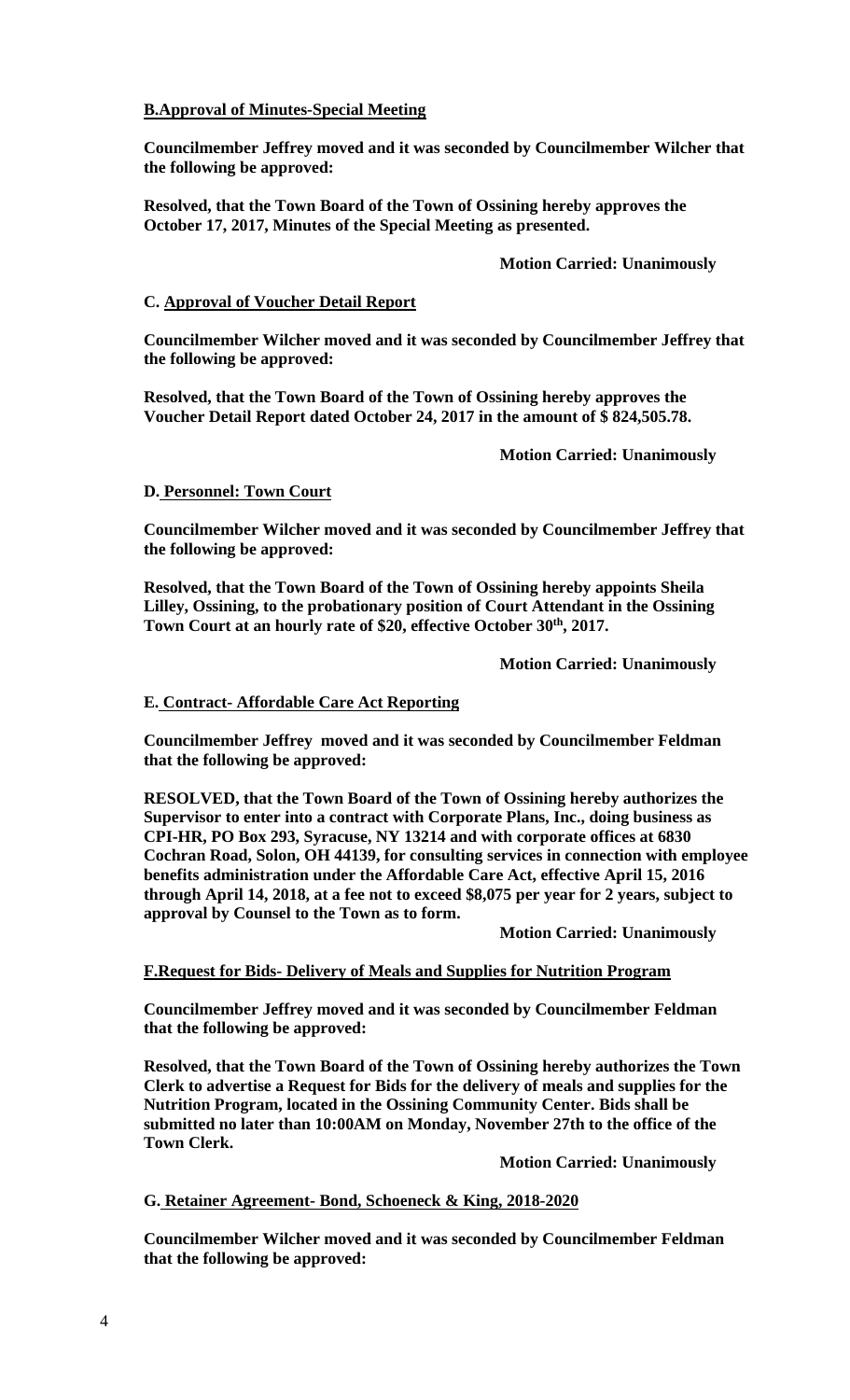**The Town Board of the Town of Ossining hereby authorizes the Supervisor to sign a renewed retainer agreement with Bond, Schoeneck & King PLLC to continue serving as Labor Counsel for the Town of Ossining from the years 2018 through 2020, according to the terms and conditions of their letter dated October 19th, 2017, subject to approval by Counsel to the Town as to form.** 

#### **Motion Carried: Unanimously**

## **H. Highway – Request for Bids – 2018 Refuse/ Recycle Collection**

**Councilmember Wilcher moved and it was seconded by Councilmember Feldman that the following be approved:** 

**Resolved, that the Town Board of the Town of Ossining hereby authorizes the Town Clerk to advertise a Request for Bids for the Collection of Residential Refuse and Recyclables in accordance with specifications available in the office of the Town Clerk. Sealed bids shall be received no later than 10:00 am on Friday, November 17th, 2017 in the Town Clerk's Office, 16 Croton Avenue, in said Town.** 

 **Motion Carried: Unanimously**

#### **I. Changes to Dale Cemetery Fee Schedule**

**Councilmember Wilcher moved and it was seconded by Councilmember Feldman that the following be approved:** 

**Therefore be it Resolved, that the following changes to the Dale Cemetery Fee Schedule be implemented effective October 25th, 2017:** 

*Residents of the Town of Ossining:* 

## **GRAVE PRICES (ALL SECTIONS)**

- **Single Depth Grave: \$1900\***
- **Double Depth Grave: \$2400\***

*Non Residents of the Town of Ossining:* 

#### **GRAVE PRICES (ALL SECTIONS)**

- *Single Depth Grave: \$3000*
- *Double Depth Grave: \$3500*

**\*Residents of Ossining are entitled to a reduction of \$100 on the grave price.** 

#### **GRAVE PRICES SECTION NINE ONLY**

- **Single Depth Grave: \$1600**
- **Double Depth Grave: \$1900**

**Motion Carried: Unanimously**

## **J. Contract— Forest O' Fears Executive Director/ Event Coordinator**

**Councilmember Wilcher moved and it was seconded by Councilmember Jeffrey that the following be approved:** 

**Resolved, that the Town Board of the Town of Ossining hereby authorizes the Supervisor to sign an agreement with Fern Quezada for providing Executive Director and Event Coordination services for 2017 Forest O' Fears Haunted**